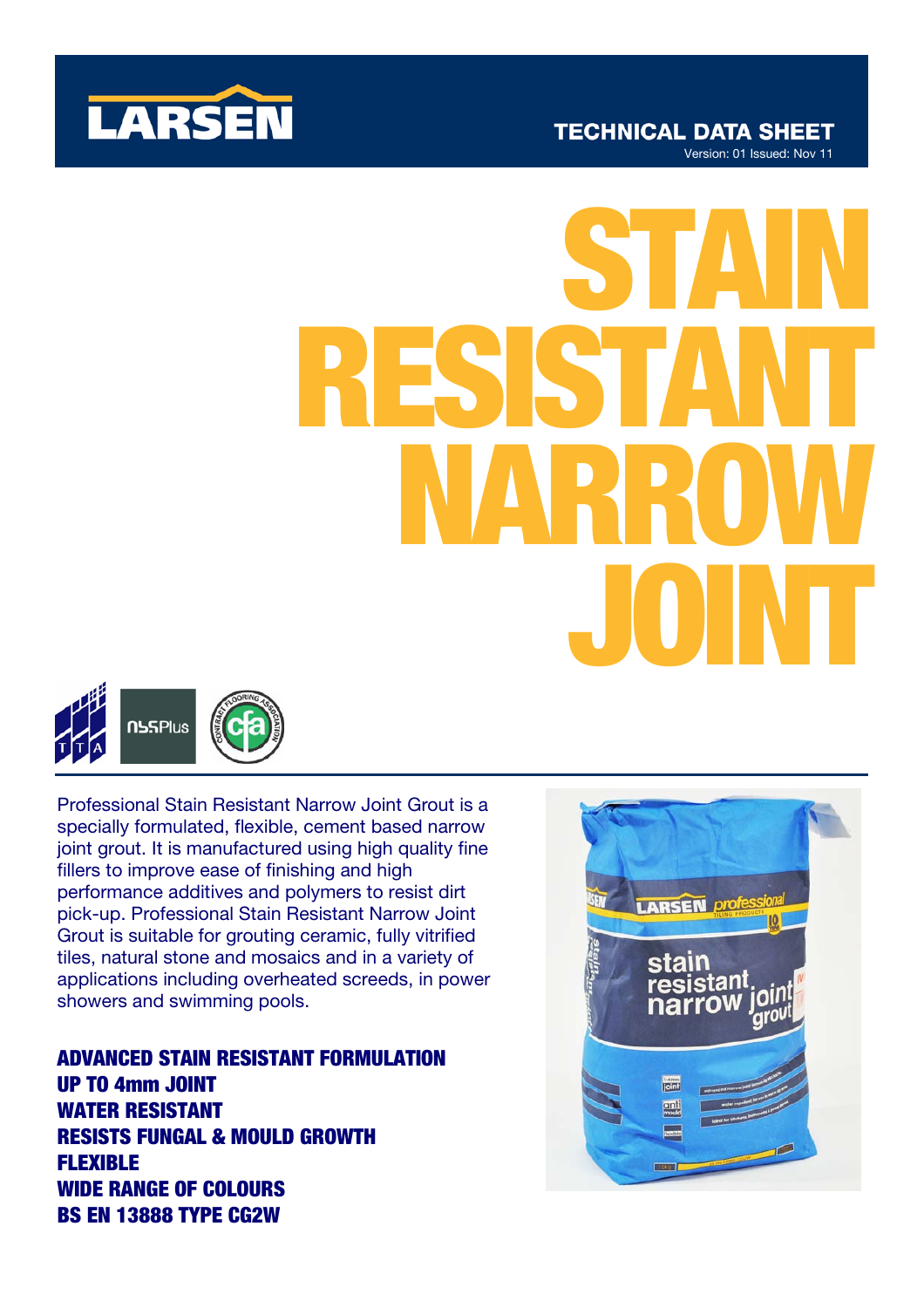

Version: 01 Issued: Nov 11

# TECHNICAL INFORMATION:

| <b>PRODUCT INFORMATION</b>      |                                                                                                                                              |
|---------------------------------|----------------------------------------------------------------------------------------------------------------------------------------------|
| <b>FORM:</b>                    | Powder                                                                                                                                       |
| <b>STANDARD COLOUR(S):</b>      | Limestone, White, Ivory, Beige, Light Grey, Jasmine                                                                                          |
| <b>HAZARD INFORMATION:</b>      | <b>IRRITANT - Consult Safety Datasheet before use</b>                                                                                        |
| <b>CLEANING:</b>                | Clean tools, equipment, etc. using warm water.<br>Mechanical means are necessary when the product has set.                                   |
| <b>PACKAGING:</b>               | 10kg multiwall sealed paper sacks and 3kg plastic bags                                                                                       |
| <b>STORAGE CONDITIONS:</b>      | Store in sealed containers in dry conditions, protected from<br>extremes of temperature                                                      |
| <b>SHELF LIFE:</b>              | 6 months in unopened manufacturer's packaging                                                                                                |
| <b>APPLICATION INFORMATION</b>  |                                                                                                                                              |
| <b>MIX PROPORTIONS:</b>         | Mix 10 kg powder with 3.5L water                                                                                                             |
| <b>POT LIFE:</b>                | Approx. 60 minutes @ 20°C                                                                                                                    |
| <b>APPLICATION TEMPERATURE:</b> | +5 $\mathrm{^{\circ}C}$ to +30 $\mathrm{^{\circ}C}$                                                                                          |
| <b>JOINT WIDTH:</b>             | Up to 4mm                                                                                                                                    |
| <b>TIME TO TRAFFIC:</b>         | Light Foot Traffic after 12 hours<br><b>Full Traffic after 24 hours</b><br>(depending on site conditions)                                    |
| <b>COVERAGE:</b>                | Dependent on the size of tile, joint width and joint depth.                                                                                  |
|                                 | Coverage = $(L + B) \times W \times D \times 2.0$<br>kg/m <sup>2</sup><br>$(L \times B)$                                                     |
|                                 | $L =$ length of tile<br>$B =$ breadth of tile<br>Where:<br>$W = width of joint$<br>$D = depth of joint$<br>$2.0$ = specific gravity of grout |
|                                 | e.g. 200 x 150mm tile 3 mm deep, at 2 mm wide joint                                                                                          |
|                                 | Coverage = $(200 + 150) \times 2 \times 5 \times 2.0 = 0.23$ kg/m <sup>2</sup><br>$(200 \times 150)$                                         |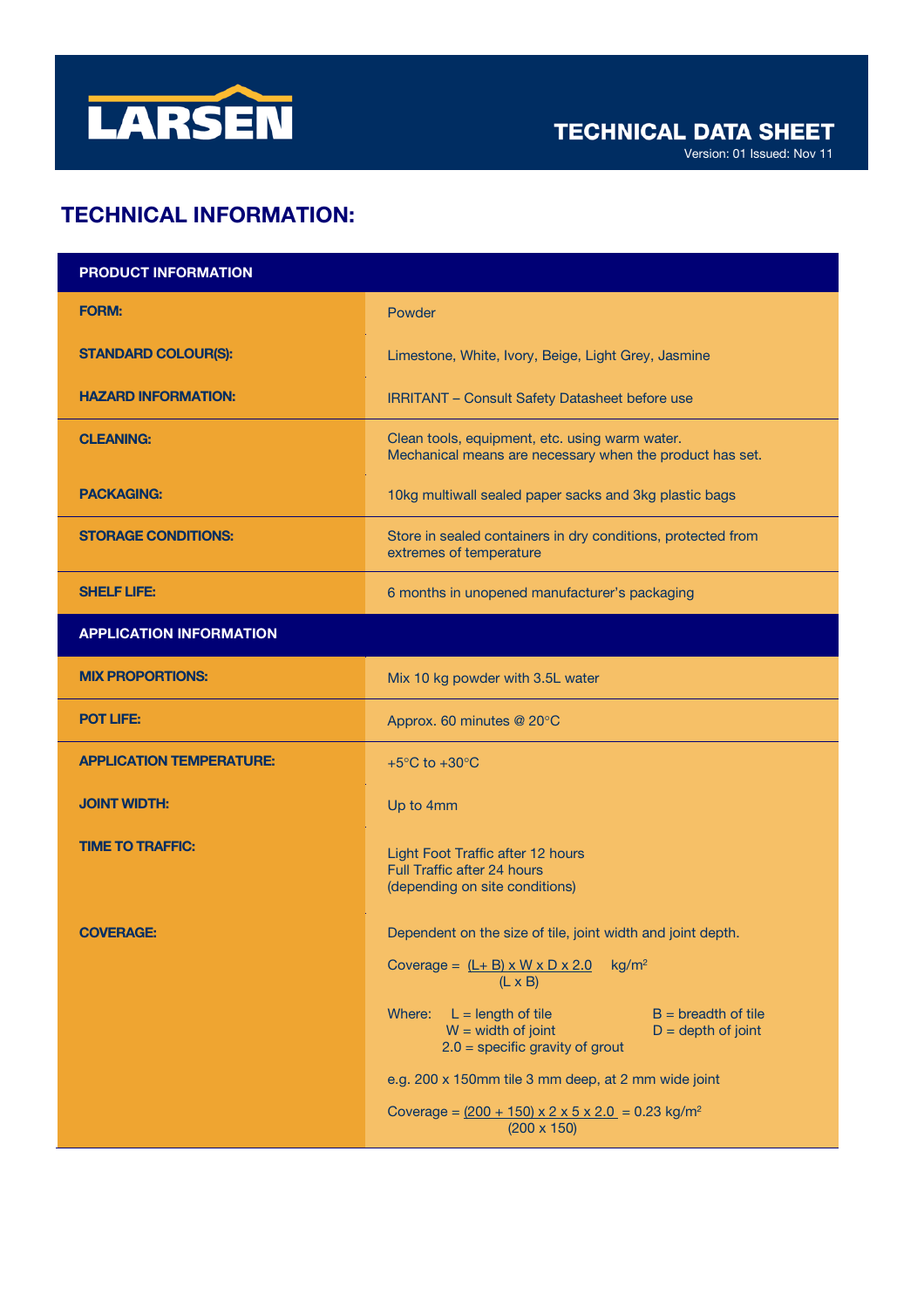

# TECHNICAL INFORMATION (continued):

| <b>PERFORMANCE INFORMATION*</b> |                                           |
|---------------------------------|-------------------------------------------|
| <b>ABRASION RESISTANCE:</b>     | $\leq 2000$ mm <sup>3</sup>               |
| <b>FLEXURAL STRENGTH:</b>       | $\geq$ 2.5MPa                             |
| <b>COMPRESSIVE STRENGTH:</b>    | $\geq$ 15MPa                              |
| <b>SHRINKAGE:</b>               | $\leq$ 3mm/m                              |
| <b>WATER ABSORPTION:</b>        | @ 30 min $\leq$ 2g<br>@ 240 min $\leq$ 5g |
| <b>CLASSIFICATION:</b>          | Type CG 2W                                |

Typical Results to BS EN 13